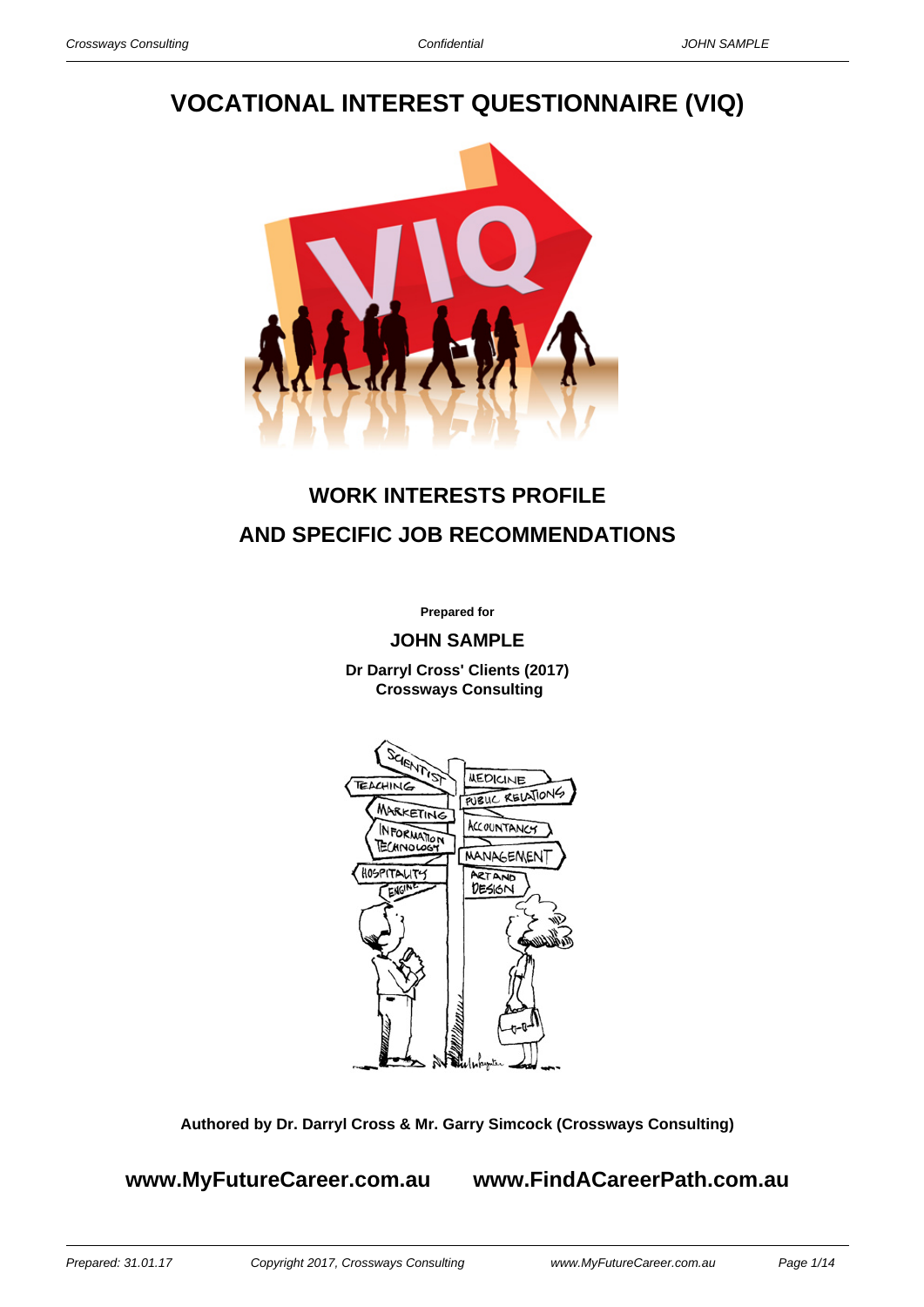# **HOW TO USE THIS REPORT**

Follow the steps below to understand the information in this report:

- 1. On page 3 is the **PROFILE** of your work interests or likings. The work or career area that you liked **most** is at the top and the areas that you liked **least** are at the bottom.
- 2. On page 4 following your profile, you can read a **DESCRIPTION** of the work interest areas you liked most down to those you liked least.
- 3. Note that the 'Good Careers Guide' is a job dictionary showing a comprehensive, alphabetical list of careers that gives detailed descriptions of each job, the personal requirements needed, the education and training necessary, the employment opportunities and where further information can be acquired. The Internet address for the 'Good Careers Guide' is: **www.goodcareersguide.com.au**

Alternatively, a hard copy of the 'Good Careers Guide' can be purchased from some selected newsagencies or from the website www.goodcareersguide.com.au

- 4. On page 5, the terms "Professional" and "Skilled" are fully explained. These two categories relate to the educational level required to gain entry into the various jobs. Note too that the next few pages of your report showing the Job Skills and Tasks as well as the Careers that are outlined for you are divided into both "Professional" and "Skilled" categories.
- 5. Going a step further, we can show you how you got the Work Interests Profile that you did. On page 6, we have captured a list of the **JOB SKILLS AND TASKS** that have been generated from your highest Interest areas. In other words, these were the statements in the questionnaire itself that you rated as 'Very Appealing' or 'Liked' from your highest interest areas. They give you a direct indication of the kinds of job activities that appeal to you.
- 6. Going still further, a list of specific **JOBS** has also been generated that you might like to consider. These jobs relate to the statements in the questionnaire itself that you rated as 'Very Appealing' or 'Liked'. Of course, these are only a guide and you should research other kinds of jobs in these Interest areas either from the 'Good Careers Guide' itself or on the Internet.
- 7. Finally, at the end of this report is the **'CAREER ACTION PLAN'**. There are two options:
	- Fill out the table at the end of your report using pen and paper OR
	- You can complete it on your computer using Microsoft Word. Download the digital Career Action Plan document by going to [www.myfuturecareer.com.au/actionplan](/actionplan).

Work through the Action Plan and begin to fill in the necessary steps to focus on your possible career path including your subject choices for later secondary school years or post-secondary, vocational or tertiary courses and training.

#### Copyright © 2017 by Darryl Cross. All rights reserved

This report is designed to provide effective and helpful information with regard to the subject matter covered. It is sold with the understanding that the author is not engaged in rendering medical, legal, accounting or financial advice of any kind. If legal advice or other professional assistance is required, the services of a competent professional should be sought. If legal advice or other professional assistance is required, the services of a competent professional should be sought. If more comprehensive careeer assistance is required, it is recommended that a face-to-face consultation with a career counsellor be sought.

The author denies any liability for the incidental or consequential damages resulting from the use of the information in this report. This report is designed to assist with the generating and exploring of various career options. It does not make decisions for the individual, but provides a range of options to be considered. No responsibility is accepted for any liabilities resulting for the actions of any parties involved.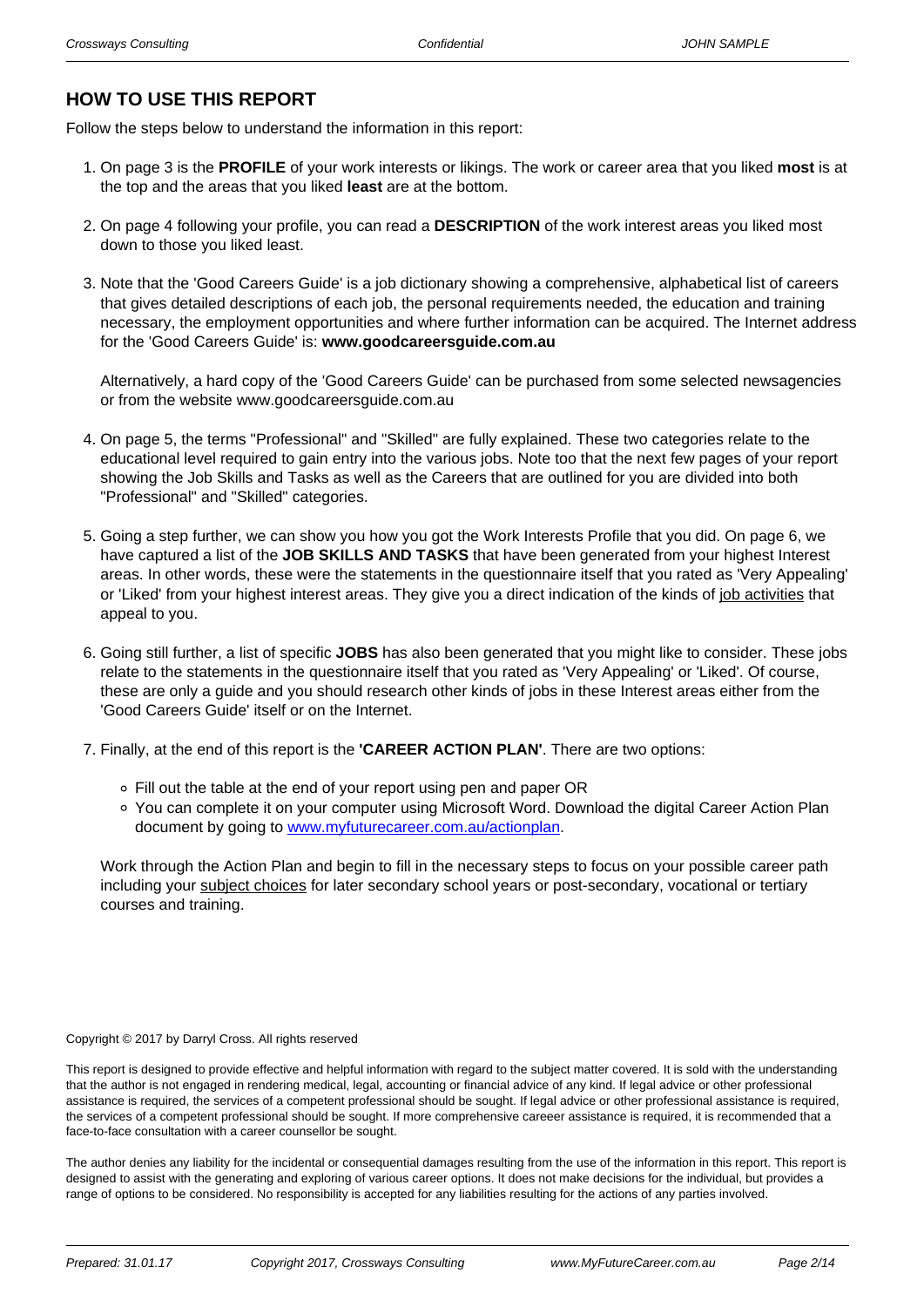# **YOUR INTEREST PROFILE**

**Listed below are the Vocational Interest Categories.**

**The areas you liked most are at the top of the page and the areas that you liked least are at the bottom of the page.**

**Score**

**A description of these categories is given on the next page.**

# **Interest Category**

| <b>Persuading or Service</b>   |                        | 32 mmmmmmmmmm      |
|--------------------------------|------------------------|--------------------|
| <b>Helping or Advising</b>     | 20                     | <b>THURBOURNEY</b> |
| <b>Organising or Clerical</b>  |                        | $17$ mmmmmm        |
| <b>Creative or Artistic</b>    |                        | $13$ minimum       |
| <b>Nature or Recreation</b>    | 5                      | IIII               |
| <b>Analytic or Scientific</b>  | $2 \quad \blacksquare$ |                    |
| <b>Practical or Mechanical</b> |                        |                    |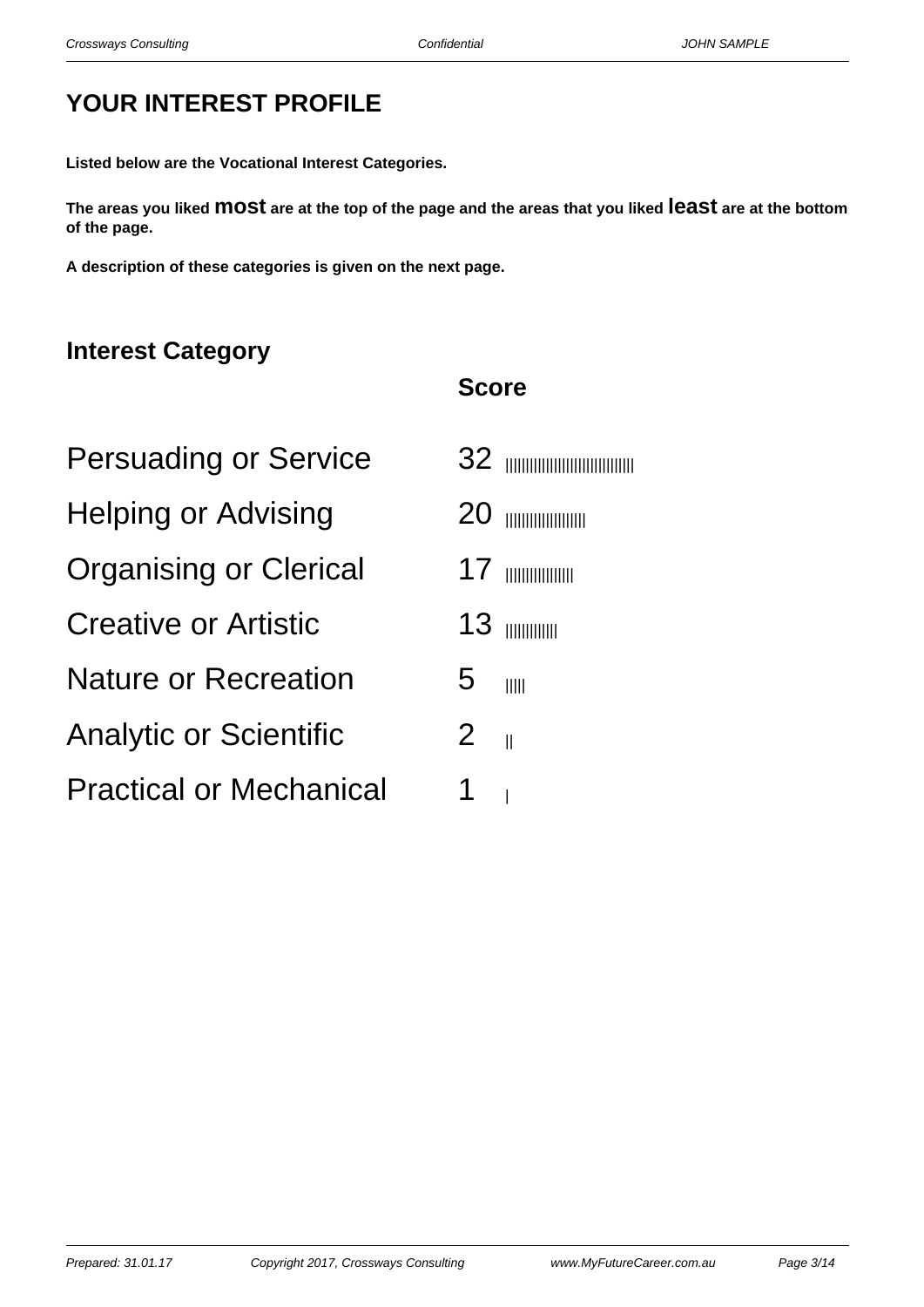# **INTEREST CATEGORIES DESCRIBED**

Presented in order of the areas that you liked **most** down to those that you liked **least**.

### **Persuading or Service**

These jobs involve working with people, to sell to, influence, motivate, negotiate with, or serve them. These jobs might involve discussing issues and perhaps trying to influence people's behaviour or ideas. Activities include selling, promoting or providing goods or services, bargaining, or presenting a point of view. Typically, people in these jobs need to have good reasoning and listening skills and present well to people.

### **Helping or Advising**

These jobs involve working with people, to help, inform, teach or treat them. Activities include discussing personal issues, listening to people's problems, and providing advice, instruction, information or treatment to meet their needs such as personal, medical, financial. These careers could be in community welfare, education, health care, medical, research or information services.

### **Organising or Clerical**

These jobs involve working with data, numbers, formulae and statistics, to order, process, or retrieve facts and figures, or to develop or administer policies or procedures. Activities include organising, using or updating information, such as files or accounts, developing or following procedures or systems, as well as the planning, budgeting, and staffing of an organisation including the supervision of office activities, company programs and other workers.

### **Creative or Artistic**

These jobs involve working with ideas, to creatively express, present or perform them. An appreciation of design, style, form, beauty or related concepts used to develop or interpret an idea are important. Activities can include writing, painting, singing, dancing, decorating, designing and performing. People who are high in this interest area may also be creative in a more general way ie., by thinking of different ways to look at or solve a problem. There may also be a range of jobs closely related to the Arts, in administration, marketing, promotion, and public relations which require artistic or creative appreciation, but not so much of the hands-on work.

### **Nature or Recreation**

These jobs involve working with things in the natural world, such as construction, handling animals, raising crops or livestock, or sport. Activities include growing and caring for living things, or an involvement with sport, leisure or the environment. This may involve working in the open and moving about mainly outdoors, often reporting back to a central location such as a depot, office or station. Some of the industries offering outdoor work are building and construction, agriculture, mining, transport, and defense and security.

### **Analytic or Scientific**

These jobs involve working with ideas to investigate or seek solutions to scientific, technical, medical, social or other issues. Activities include observing, researching, analysing and interpreting results. This work often includes research and experiments. Often this requires patience and perseverance, particularly for long term or complicated experiments and observations. The ability to develop theories, apply logic and explore abstract ideas in a specialist area of knowledge is important.

### **Practical or Mechanical**

These jobs involve working with things, using the hands, or special tools, machines or equipment to design, make, fix, install or adjust. These jobs could involve working with technical manuals, blueprints, or plans, and increasingly, computers are used as an aid to design, manufacture or monitor. Activities include doing practical and physical tasks, and may require an understanding of how equipment or machinery works.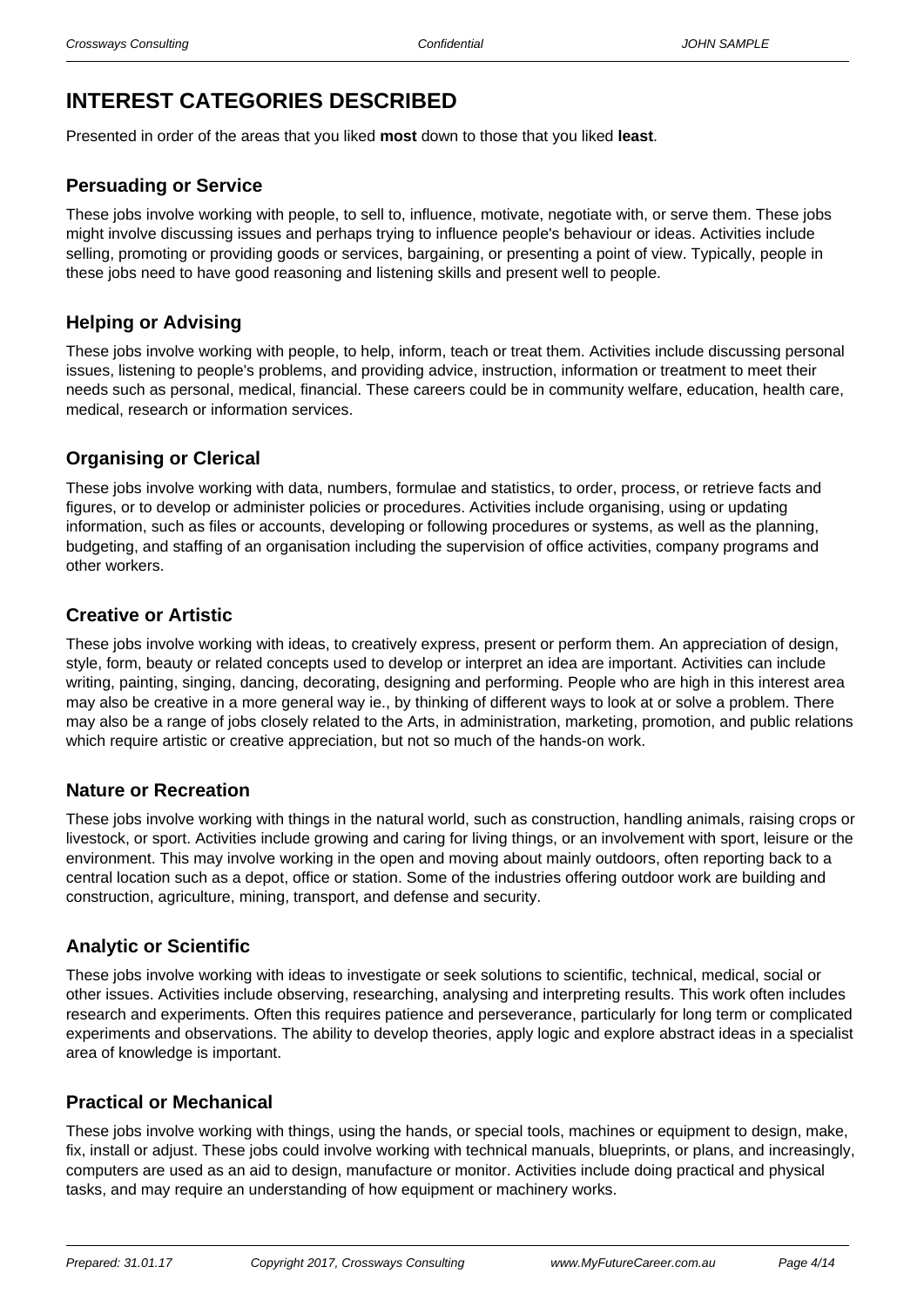## **WHAT DO "PROFESSIONAL" AND "SKILLED" MEAN?**

The Vocational Interest report consists of separate interest groups (e.g. Creative or Artistic, Organising or Clerical, Analytic or Scientific etc.). Each of these interest groups however, has been further sorted into what has been termed 'Professional' jobs and 'Skilled' jobs which are shown as sub-headings on the next few pages.

'Professional' and 'Skilled' as described below relate to the **educational level** required to gain entry into the jobs that seem to suit you best.

#### **'PROFESSIONAL POSITIONS'**

#### PROFESSIONAL

Occupations that require either three years or more full-time study (or the part-time equivalent) following the successful completion of secondary education usually undertaken at University (e.g. **degree**) or other recognised training or work experience. Examples are industrial designers, lawyers, engineers and dentists.

#### PARA-PROFESSIONAL

Occupations that generally require the successful completion of secondary education, plus two years of full-time study (or part-time equivalent) of a vocational nature (e.g. **associate degree**, **diploma** or **advanced diploma**), often undertaken at a vocational college or a registered training organisation such as Technical And Further Education (TAFE). Examples are interior decorators, library technicians and engineering technicians.

#### **'SKILLED POSITIONS'**

#### SKILLED TRADE

Occupations that usually require the successful completion of at least Year 11 in secondary education, if not higher, and part-time study or on-the-job training (e.g. **Certificate III, IV**) rather than more full-time study, usually through a vocational college or private college or institute. Examples include trade occupations with apprenticeships or traineeships (e.g. engineering tradeperson-mechanical, cabinet maker, hairdresser and aquaculture technician) as well as certain clerical jobs (e.g. administrative assistant, cashier, education aide, hotel/motel front office attendant).

#### SKILLED Non-TRADE

Occupations that generally require compulsory secondary education or **Certificate I or II** level for entry and where practical expertise including **on-the-job training** may often be more important than academic achievement. Examples include car rental officer, delivery driver, railway station assistant, builder's labourer, and fork-lift driver.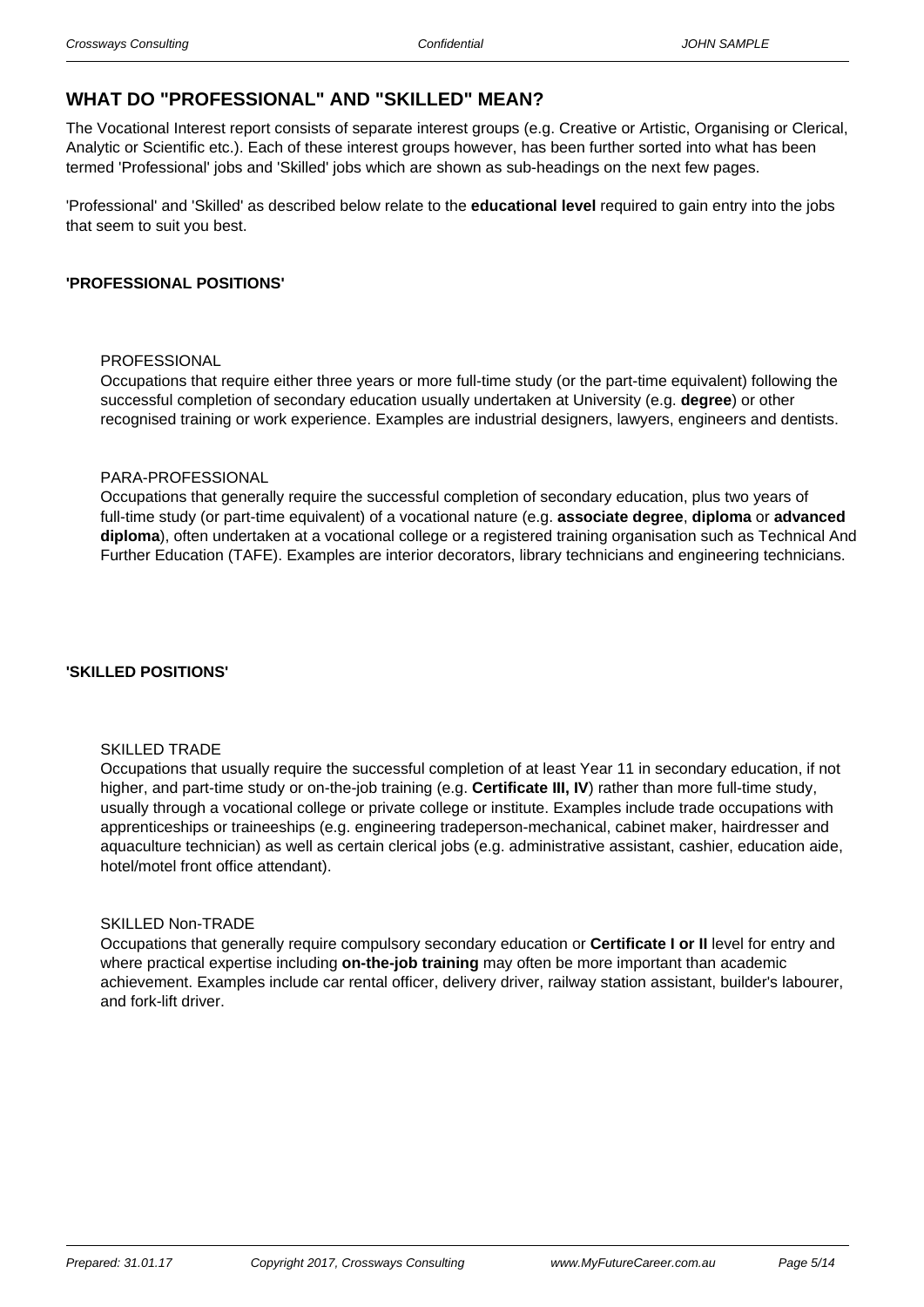# **YOUR PREFERRED JOB SKILLS AND TASKS**

Examination of your interest profile shows some areas that you are attracted towards and others in which you are not interested.

Listed below however, are the job activities that you **favoured and liked** in your highest areas of interest. These job activities are divided into 'professional' tasks and activities versus 'skilled' tasks and activities (see previous page for a definition of professional and skilled).

#### **The area with the highest score is: PERSUADING OR SERVICE**

Statements in this area that you found VERY APPEALING

#### PROFESSIONAL

- Meet with clients and plan the best way in which to promote their products to people.
- Plan, design and write works for publication
- Write and edit news reports, articles or documentaries.

#### **SKILLED**

• None

#### Statements in this area that you LIKED

#### **PROFESSIONAL**

- Conduct music and chat programs, read commercials and make community announcements.
- Market a product or service and supply goods to customers at the right time and places.
- Provide services for staff recruitment, employment and welfare of staff.
- Write for publicity promotions and organise a publicity campaign.

#### SKILLED

- Advise customers on the services provided in a function centre, theatre, cafe or restaurant.
- Consult with clients to plan hotel and travel arrangements.
- Liaise in the running of functions, conferences, conventions or special events.
- Manage and supervise the leasing of commercial and residential properties on behalf of their owners or arrange routine maintenance, repair and upkeep of properties.
- Meet prospective customers in order to sell houses, land, vehicles or other goods.
- Provide tours, promote tourism and provide information on accommodation and places to visit.
- Research the sale of goods and organise to purchase replacement or new stock.

#### **The area with the second highest score is: HELPING OR ADVISING**

Statements in this area that you found VERY APPEALING

#### **PROFESSIONAL**

- Care for and tutor children, adolescents or adults in academic, practical, social or physical programs.
- Help people and organisations to deal with personal, social, emotional, financial or health problems.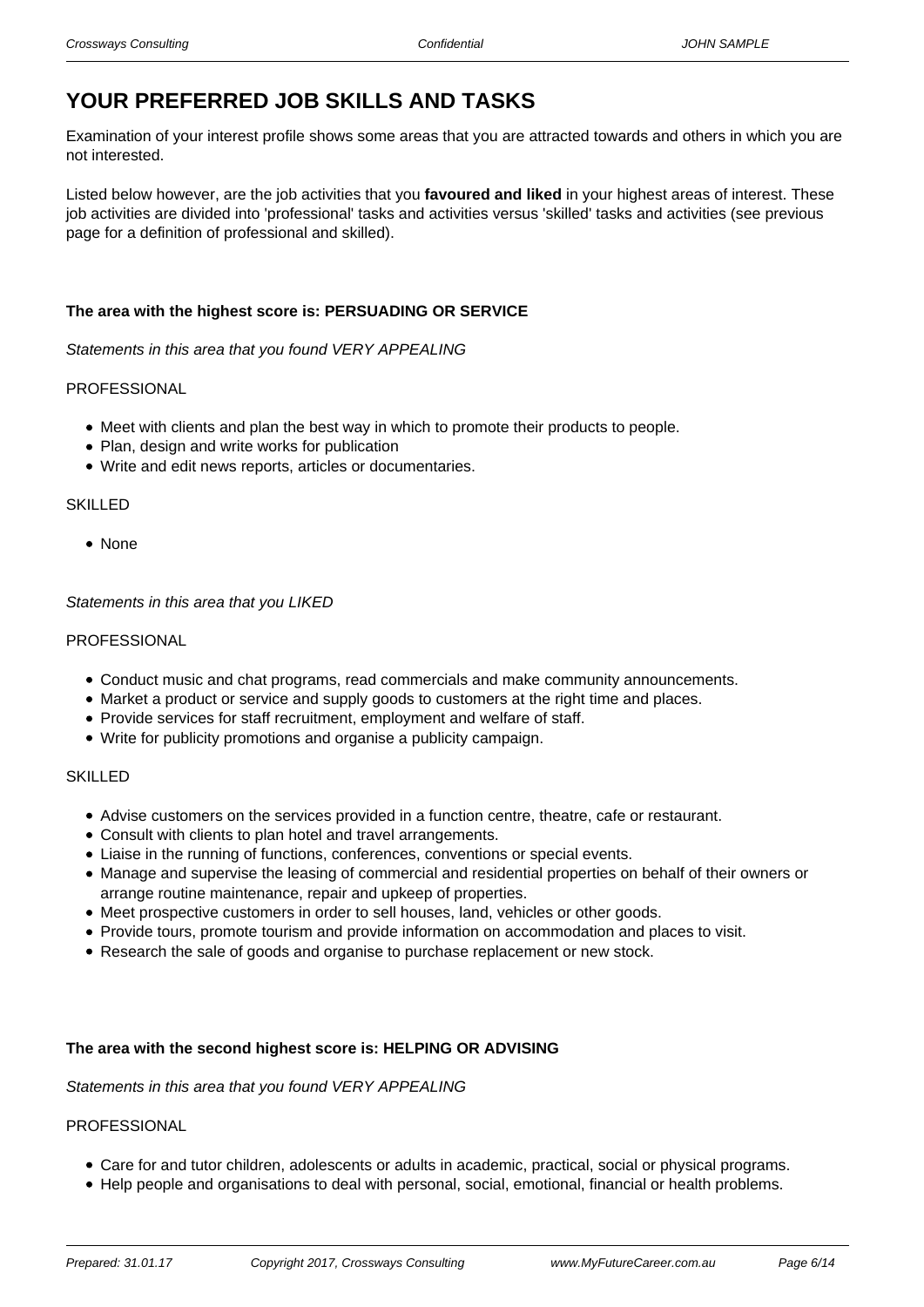#### SKILLED

None

Statements in this area that you LIKED

#### **PROFESSIONAL**

Diagnose and treat illness and injuries in people.

#### **SKILLED**

- Assist in the diet, care, well-being and mobility of sick or injured patients.
- Help community groups to work together and solve problems.
- Help people to find books, magazines, tapes and CDs in a library.
- Provide care and support for people while helping them to live independently.
- Work with young children helping them gain skills.

#### **The area with the third highest score is: ORGANISING OR CLERICAL**

Statements in this area that you found VERY APPEALING

#### PROFESSIONAL

• None

#### **SKILLED**

• None

Statements in this area that you LIKED

#### PROFESSIONAL

- Coordinate and manage the business activities and promotions of the arts or sports.
- Plan, draw up a schedule and menu and organise a conference or business function or special event.

#### **SKILLED**

Arrange reservations of rooms, or seats on flights, or car rentals.

#### **On the following page you will find specific job recommendations for yourself.**

**These are derived from your preferred Job Skills and Tasks listed above, ie., the Job Skills and Tasks that you said that you found very appealing or that you liked.**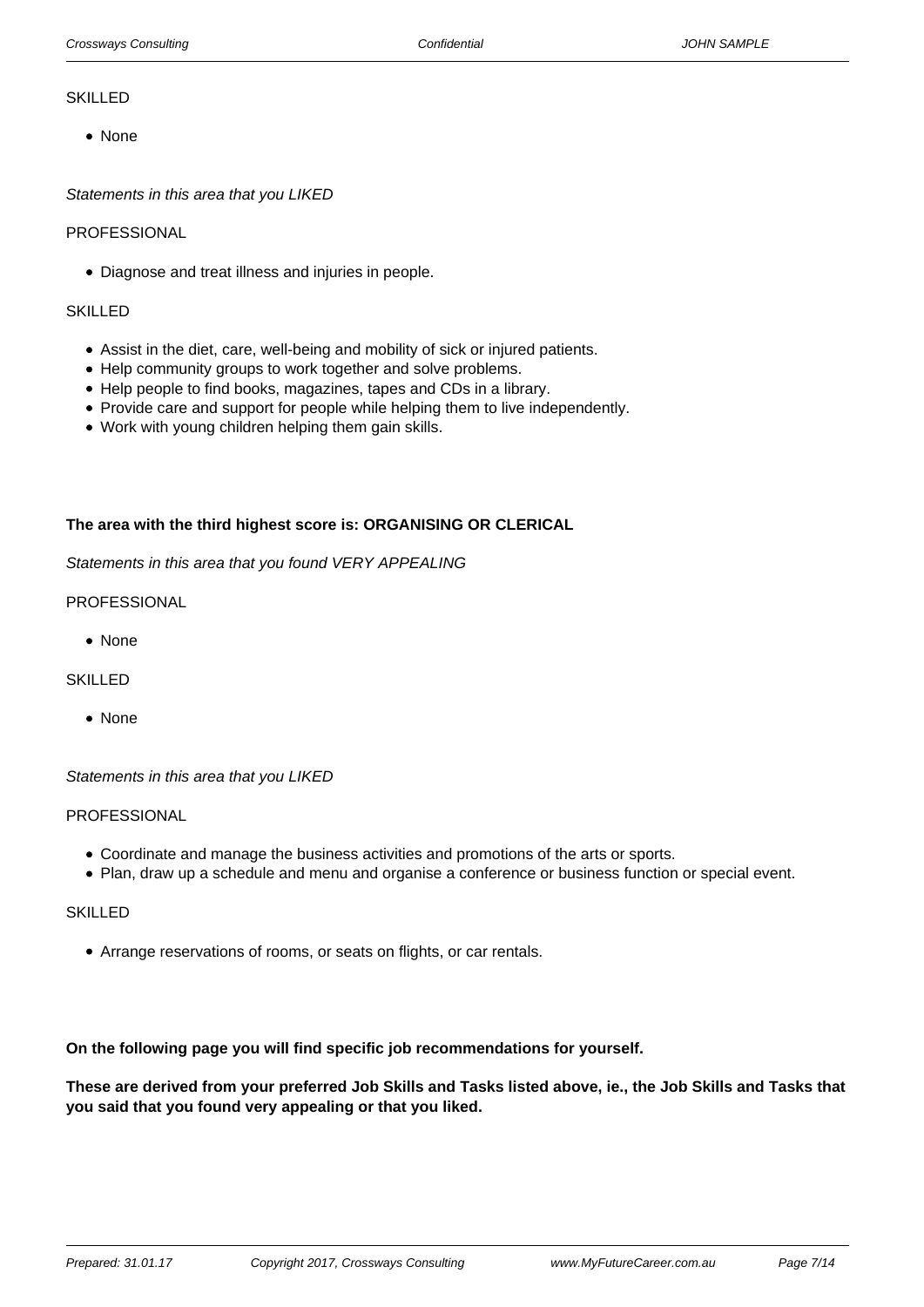# **PERSONAL JOB RECOMMENDATIONS**

Examination of your interest profile shows some areas that appeal to you and others for which you have little or no interest.

Although the following is by no means an exhaustive list of jobs that you should consider, it is certainly an excellent guide based on your selected interest areas and the job skills and activities that you selected on the previous pages.

All suggested occupations below are fully described in the 'Good Careers Guide'.

#### **The area with the highest score is: PERSUADING OR SERVICE**

Occupations using the Job Skills and Tasks that you found VERY APPEALING

#### PROFESSIONAL

- Advertising Account Executive
- Copywriter
- Editor
- Journalist
- Writer

#### SKILLED

• None

Occupations using the Job Skills and Tasks that you LIKED

#### PROFESSIONAL

- Human Resources Officer
- Marketing Officer / Manager
- Media Presenter
- Public Relations Officer / Public Affairs Officer

#### **SKILLED**

- Airlines Passenger Officer
- Bar Attendant
- Barista
- Car Park Attendant
- Events Coordinator
- Flight Attendant
- Hotel / Motel Front Office Attendant
- Property Manager
- Real Estate Salesperson
- Retail Buyer
- Sales Assistant
- Sales Representative
- Sales Representative (Information Technology)
- Ship's Catering Attendant
- Strata Managing Agent
- Tour Guide
- Tourist Information Officer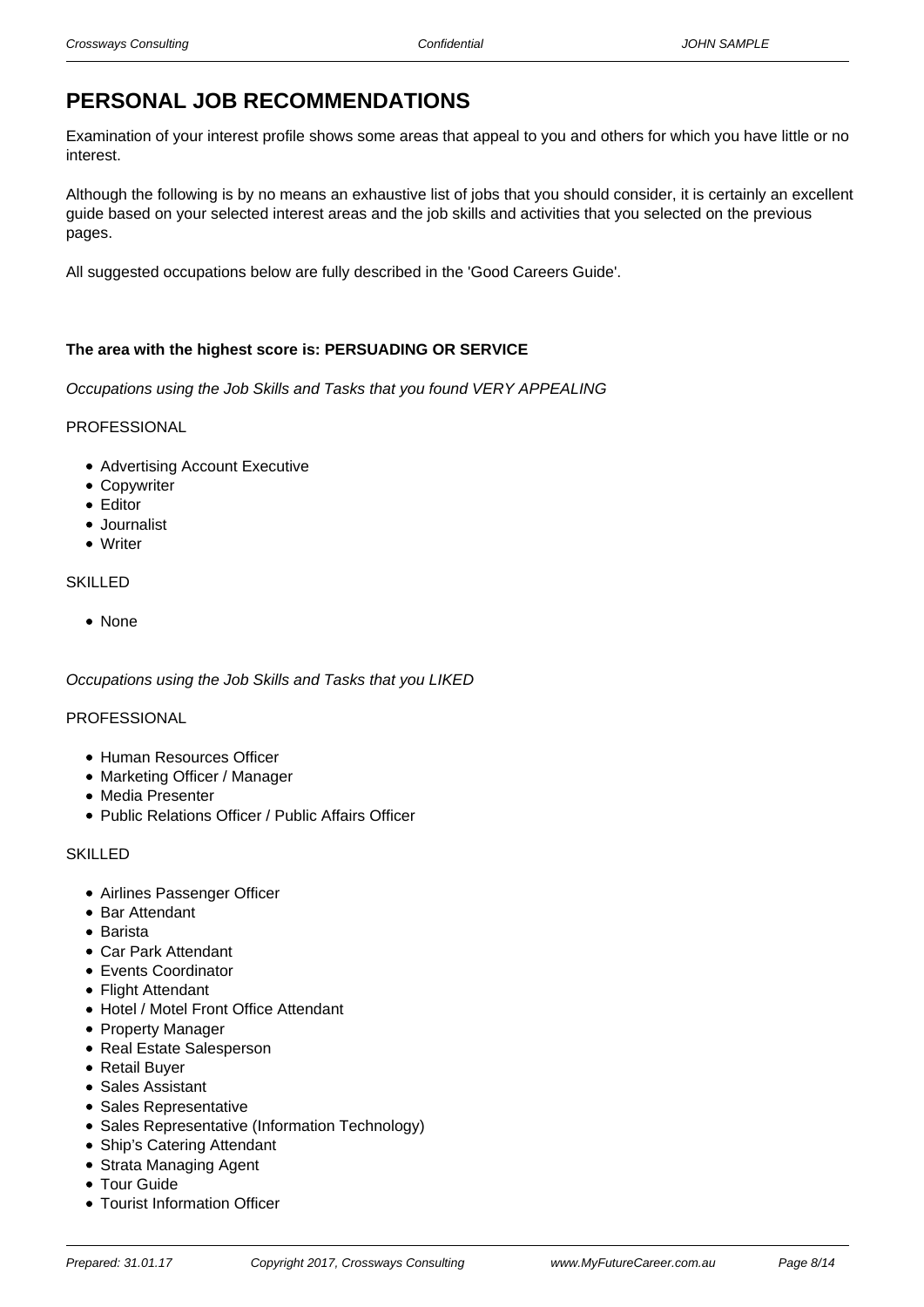- Travel Consultant
- Usher
- Waiter/Waitress

#### **The area with the second highest score is: HELPING OR ADVISING**

Occupations using the Job Skills and Tasks that you found VERY APPEALING

#### PROFESSIONAL

- Career Development Practitioner
- Counsellor
- Early Childhood Educator
- Management Consultant
- Psychologist
- Rehabilitation Counsellor
- Social Worker
- Teacher Primary
- Teacher Secondary
- Teacher Special Education
- Training Officer
- University Lecturer
- VET Lecturer
- Welfare Worker
- Youth Worker

#### SKILLED

• None

Occupations using the Job Skills and Tasks that you LIKED

#### PROFESSIONAL

- Medical Practitioner
- Natural Medicine Practitioner
- Paramedic

#### **SKILLED**

- Aboriginal Affairs Administrator
- Aged Care Worker
- Community Worker
- Dietary Aide
- Disability Support Worker
- Education Aide
- Library Assistant
- Library Technician
- Nanny
- Nurse Enrolled
- Therapy Aide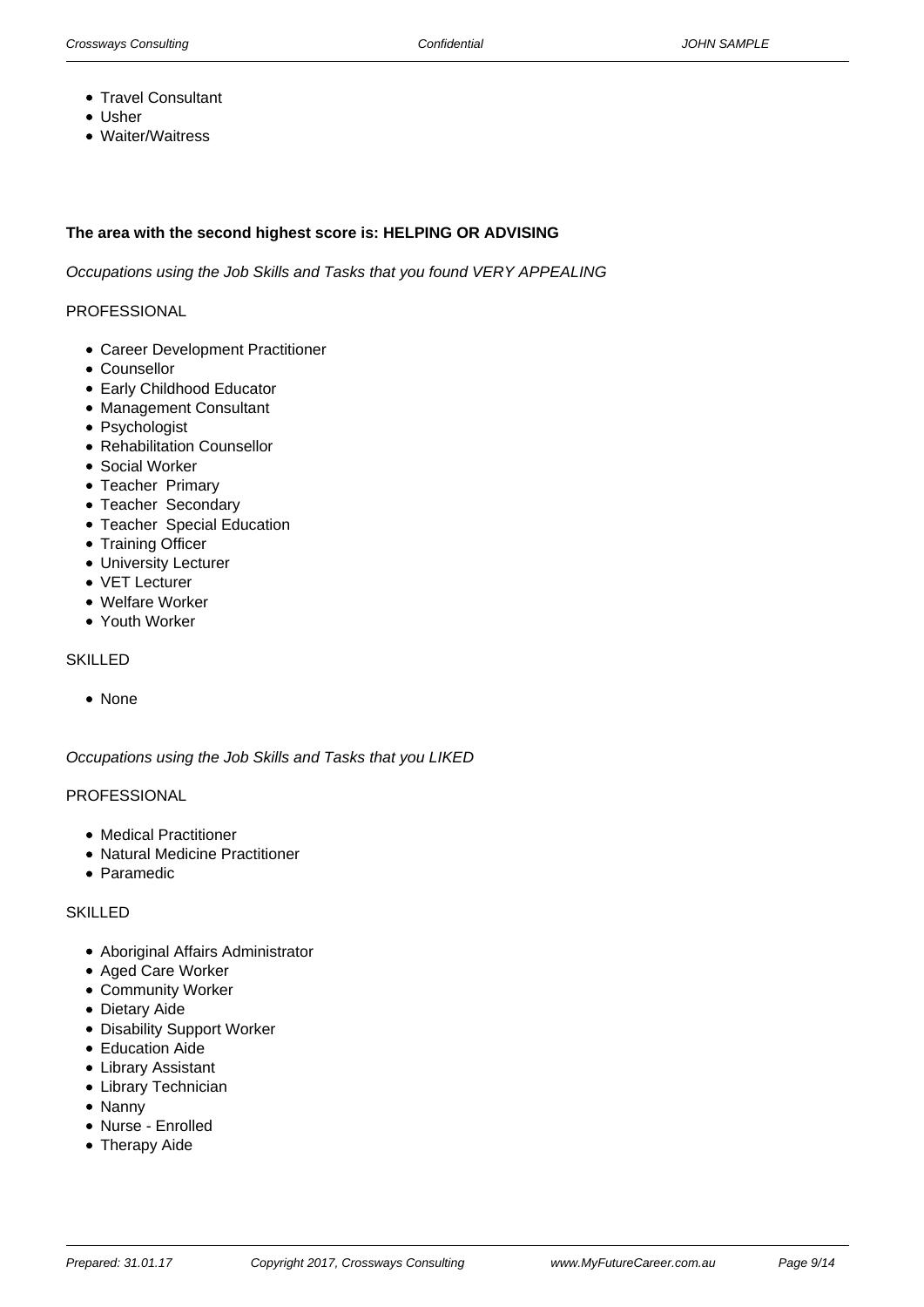#### **The area with the third highest score is: ORGANISING OR CLERICAL**

Occupations using the Job Skills and Tasks that you found VERY APPEALING

#### PROFESSIONAL

• None

#### SKILLED

• None

Occupations using the Job Skills and Tasks that you LIKED

### PROFESSIONAL

- Arts Administrator
- Catering Officer
- Meeting and Events Manager
- Sports Administrator

#### SKILLED

- Airline Passenger Officer
- Car Rental Officer
- Hotel & Motel Front Office Attendant

**Now turn over the page and begin work on your CAREER ACTION PLAN.**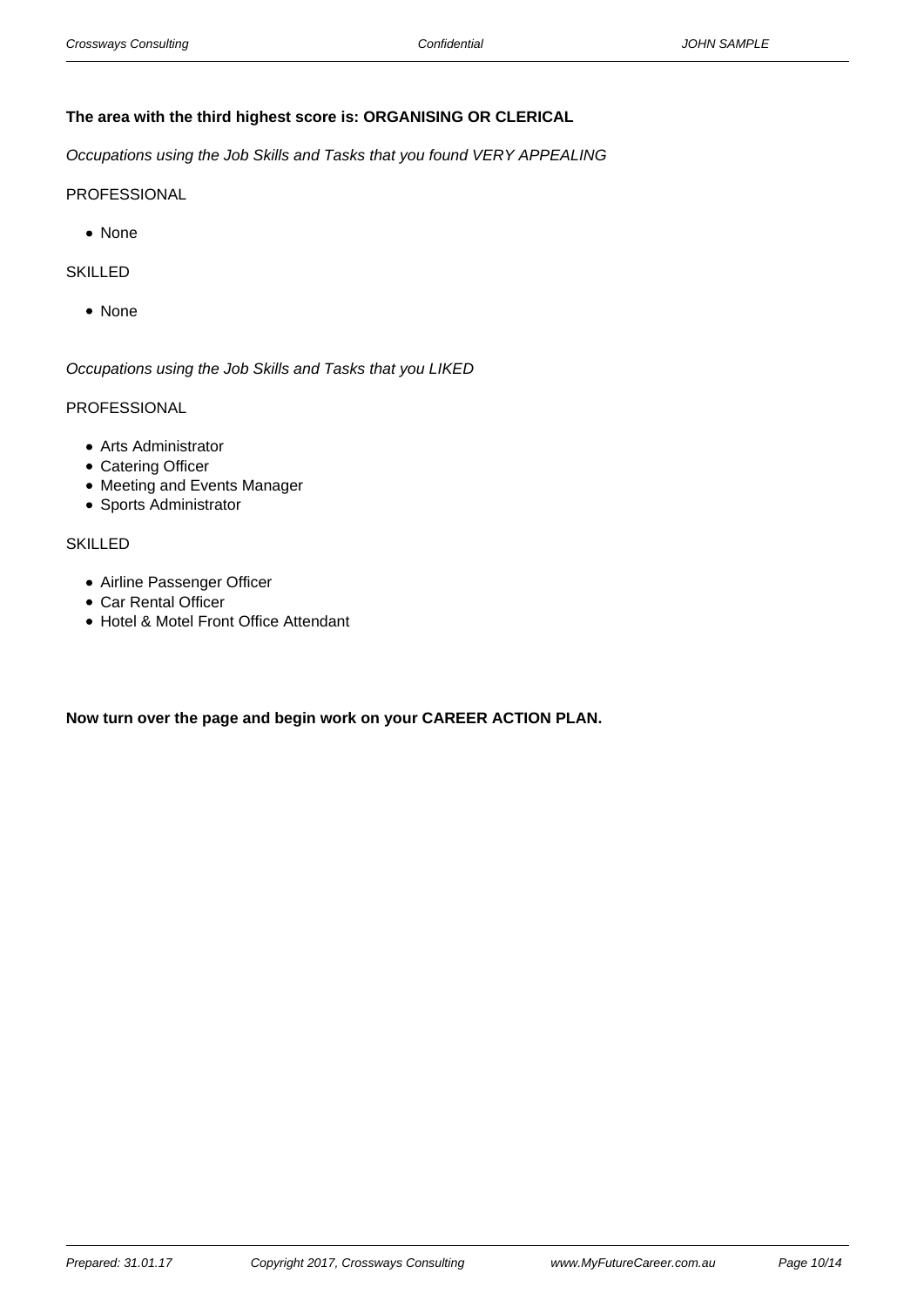# **CAREER ACTION PLAN**

To continue your career exploration process, you need a "CAREER ACTION PLAN." There are two options:

- Fill out the table below using pen and paper OR
- You can complete it on your computer using Microsoft Word. Download the digital Career Action Plan document by going to [www.myfuturecareer.com.au/actionplan](/actionplan)

Follow the **ten steps** below and use references such as the 'Good Careers Guide' either in book form (from your school, selected newsagencies) or online at **http://www.goodcareersguide.com.au**. This will enable you to plan the pathways to reach your career goals including working out your subject choices for the last years of secondary school and/or postgraduate study or training courses.

# **Follow these steps**

**Step 1:** Identify your **highest interest areas** from the VIQ Profile and write them in the spaces under "Interest Area 1", "Interest Area 2" and "Interest Area 3" (feel free to add a fourth if you wish).

**Step 2: Turn to the list** of your preferred jobs and occupations on the previous pages of this report. For each of your interest areas, write down the jobs you might like under the column headed "Occupations Being Considered." Which jobs do you think that you'd really like to do? Which really appeal to you? Write these down.

**Step 3:** You can also visit the website http://www.goodcareersguide.com.au for additional jobs in your main interest areas if you wish. Scroll down and under "Career Search", click on the drop down menu listed under "Type of Work"; you will see 7 types of work in drop down menu tabs. These are the **same interest areas** as in your VIQ Report. Choose your highest interest area. Then choose the "Field of Work" that you would enjoy the most from the drop down menu. Lastly, choose the level of education you want from "Skill Level". Then do the same for your second and third highest interest areas. This shows you a broader list of occupations under your areas of interest, but these of course, are **not** your 'chosen' careers as reflected in the VIQ report.

**Step 4: Read each job description** in more detail, including the "Duties and Tasks", the "Working Conditions" and the "Personal Requirements". Indicate in the last column of the next page whether you are still interested in the job by placing a tick or a cross next to each job. If you are a **student**, get your list down to 5 chosen jobs. If you are an **adult**, you may wish to restrict your chosen jobs to perhaps 1 or 2, or possibly 3 at the most.

**Step 5:** On the pages following these instructions, **write down** your list of chosen occupations. Enter each job under, "Chosen Occupation 1", "Chosen Occupation 2" etc.

**Step 6:** Now read **all** about the job in the "Good Careers Guide" and write down the **skills required** for each job. This will help you to rank your top selections.

**Step 7:** Write down the **education** and **training** required for each job.

**Step 8:** Write down the **entry requirements** to gain access to courses etc. for that job. If you are an **adult**, you need not proceed further. You now know what's required for these careers.

**Step 9:** If you are a **student**, work out and **list what Year 12/13** secondary education **subjects** you would therefore need based on Steps 1 to 8 (and especially Steps 7 & 8).

**Step 10:** If you are in Year 10, go ahead and work out and **list what Year 11** secondary education subjects you would therefore need based on Step 9.

| For further Career Counselling or Career Testing contact: |                                   |
|-----------------------------------------------------------|-----------------------------------|
| CROSSWAYS CONSULTING                                      | Ph: +61 8 83617722                |
| PO BOX 2000                                               | Fax: +61 8 83120232               |
| NORTH ADELAIDE SA 5006                                    | Email: info@myfuturecareer.com.au |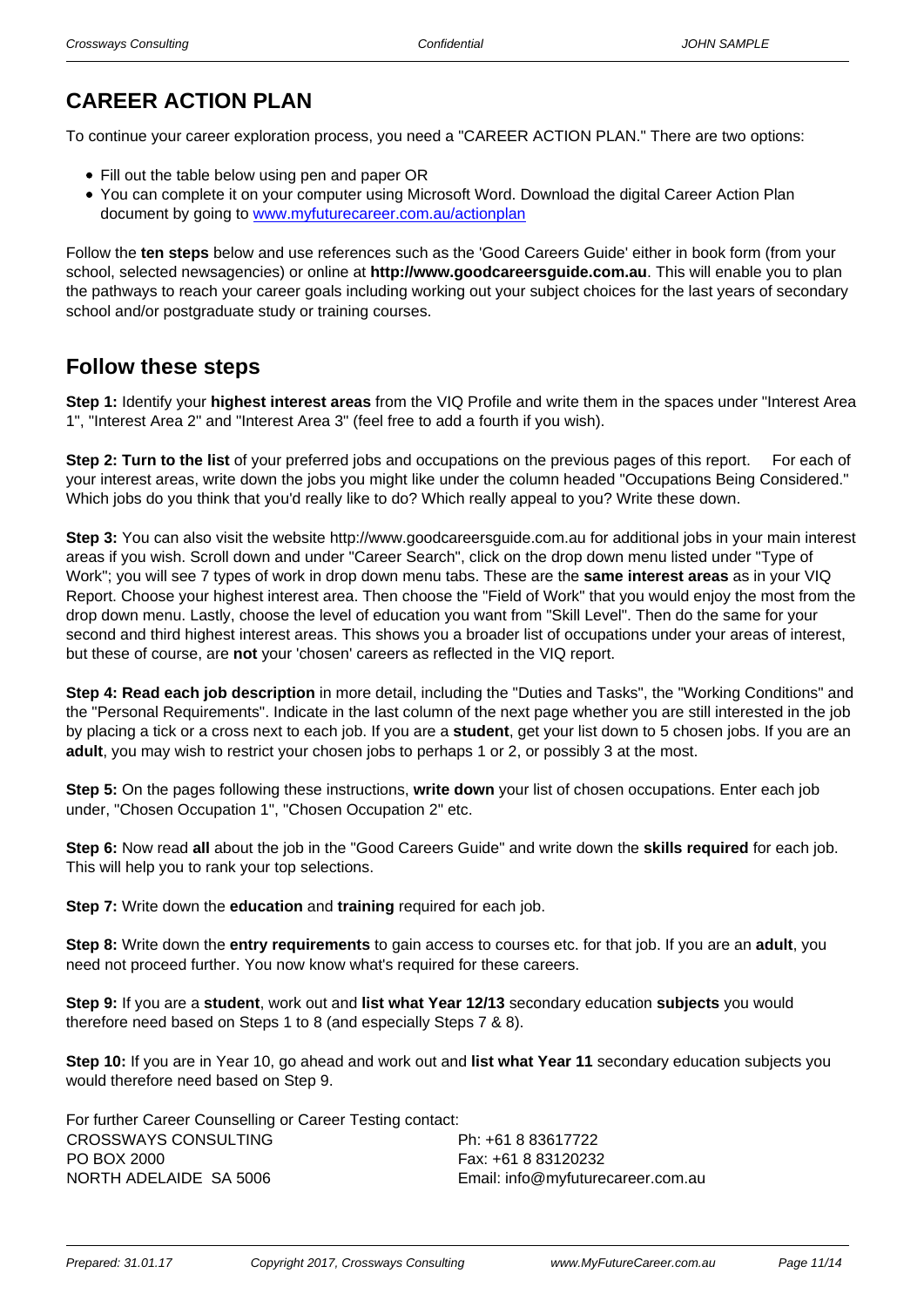# **EXAMPLE for Steps 1 - 4**

| Step 1:<br>Interest Area      | Step 2: (and Step 3 if you wish)<br><b>Occupations Being Considered</b> | Step 4:<br><b>Read Job Summary,</b><br>Duties & Tasks, Personal<br><b>Requirements Online-</b><br>Still interested? |
|-------------------------------|-------------------------------------------------------------------------|---------------------------------------------------------------------------------------------------------------------|
| <b>Analytic or Scientific</b> | <b>Agricultural Scientist</b>                                           | No                                                                                                                  |
|                               | <b>Chemical Engineer</b>                                                | Yes                                                                                                                 |
|                               | Veterinarian                                                            | No                                                                                                                  |

------------------------------------------------------------------------------------------------------------------------------------------------------

| <b>Interest Area 1</b> | <b>Occupations Being Considered</b> | Interested? |
|------------------------|-------------------------------------|-------------|
|                        |                                     |             |
|                        |                                     |             |
|                        |                                     |             |
|                        |                                     |             |
|                        |                                     |             |
|                        |                                     |             |
|                        |                                     |             |
|                        |                                     |             |

| <b>Interest Area 2</b> | <b>Occupations Being Considered</b> | Interested? |
|------------------------|-------------------------------------|-------------|
|                        |                                     |             |
|                        |                                     |             |
|                        |                                     |             |
|                        |                                     |             |
|                        |                                     |             |
|                        |                                     |             |
|                        |                                     |             |
|                        |                                     |             |

| Interest Area 3 | <b>Occupations Being Considered</b> | Interested? |
|-----------------|-------------------------------------|-------------|
|                 |                                     |             |
|                 |                                     |             |
|                 |                                     |             |
|                 |                                     |             |
|                 |                                     |             |
|                 |                                     |             |
|                 |                                     |             |
|                 |                                     |             |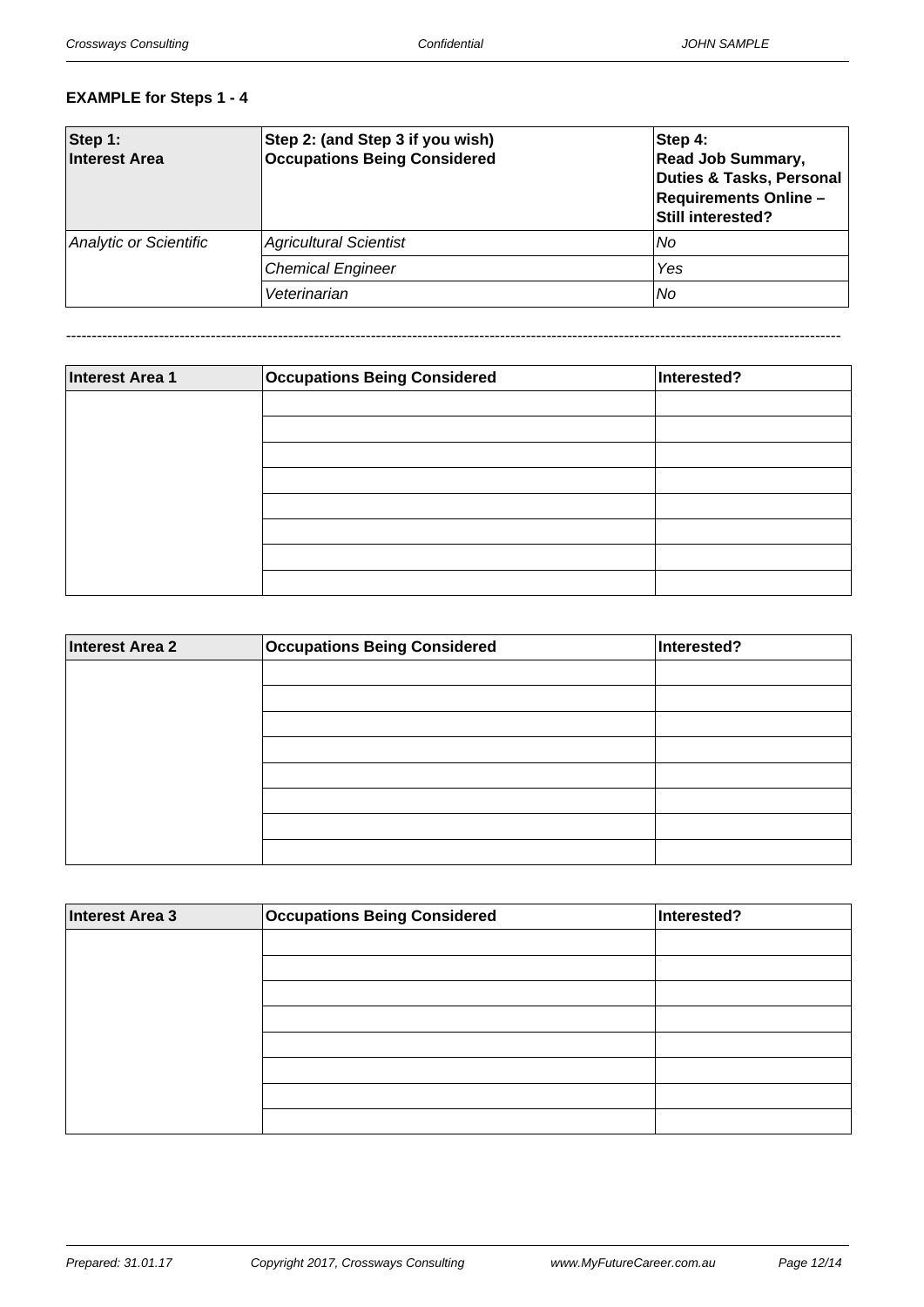#### **EXAMPLE for Steps 5 - 10**

| Step 5:<br><b>Chosen Occupation</b>                                                                         | Step 6:<br><b>Skills Required</b>                                                   | Step 7:<br><b>Education and Training</b>  |
|-------------------------------------------------------------------------------------------------------------|-------------------------------------------------------------------------------------|-------------------------------------------|
| <b>Chemical Engineer</b>                                                                                    | Able to identify, analyse and solve<br>problems                                     | University of Adelaide                    |
|                                                                                                             | Good communication skills<br><b>Practical and creative</b>                          | <b>Bachelor of Engineering (Chemical)</b> |
|                                                                                                             | Able to work independently and able   4 years full-time<br>to accept responsibility |                                           |
| Step 8:                                                                                                     | Step 9:                                                                             | Step 10:                                  |
| <b>Entry Requirements</b>                                                                                   | Year 12/13 Subjects                                                                 | Year 11 Subjects                          |
| Year 12 (SACE Stage 2)                                                                                      | <b>Mathematical Studies</b>                                                         | Maths (3 units)                           |
| Pre-requisites: Mathematical Studies, Specialist Maths, Chemistry<br><b>Chemistry, and Specialist Maths</b> |                                                                                     | <b>Physics and Chemistry</b>              |

------------------------------------------------------------------------------------------------------------------------------------------------------

| <b>Chosen Occupation 1</b> | <b>Skills Required</b> | <b>Education and Training</b> |
|----------------------------|------------------------|-------------------------------|
|                            |                        |                               |
|                            |                        |                               |
|                            |                        |                               |
| <b>Entry Requirements</b>  | Year 12/13 Subjects    | Year 11 Subjects              |
|                            |                        |                               |
|                            |                        |                               |
|                            |                        |                               |

| <b>Chosen Occupation 2</b> | <b>Skills Required</b> | <b>Education and Training</b> |
|----------------------------|------------------------|-------------------------------|
|                            |                        |                               |
|                            |                        |                               |
|                            |                        |                               |
| <b>Entry Requirements</b>  | Year 12/13 Subjects    | Year 11 Subjects              |
|                            |                        |                               |
|                            |                        |                               |
|                            |                        |                               |